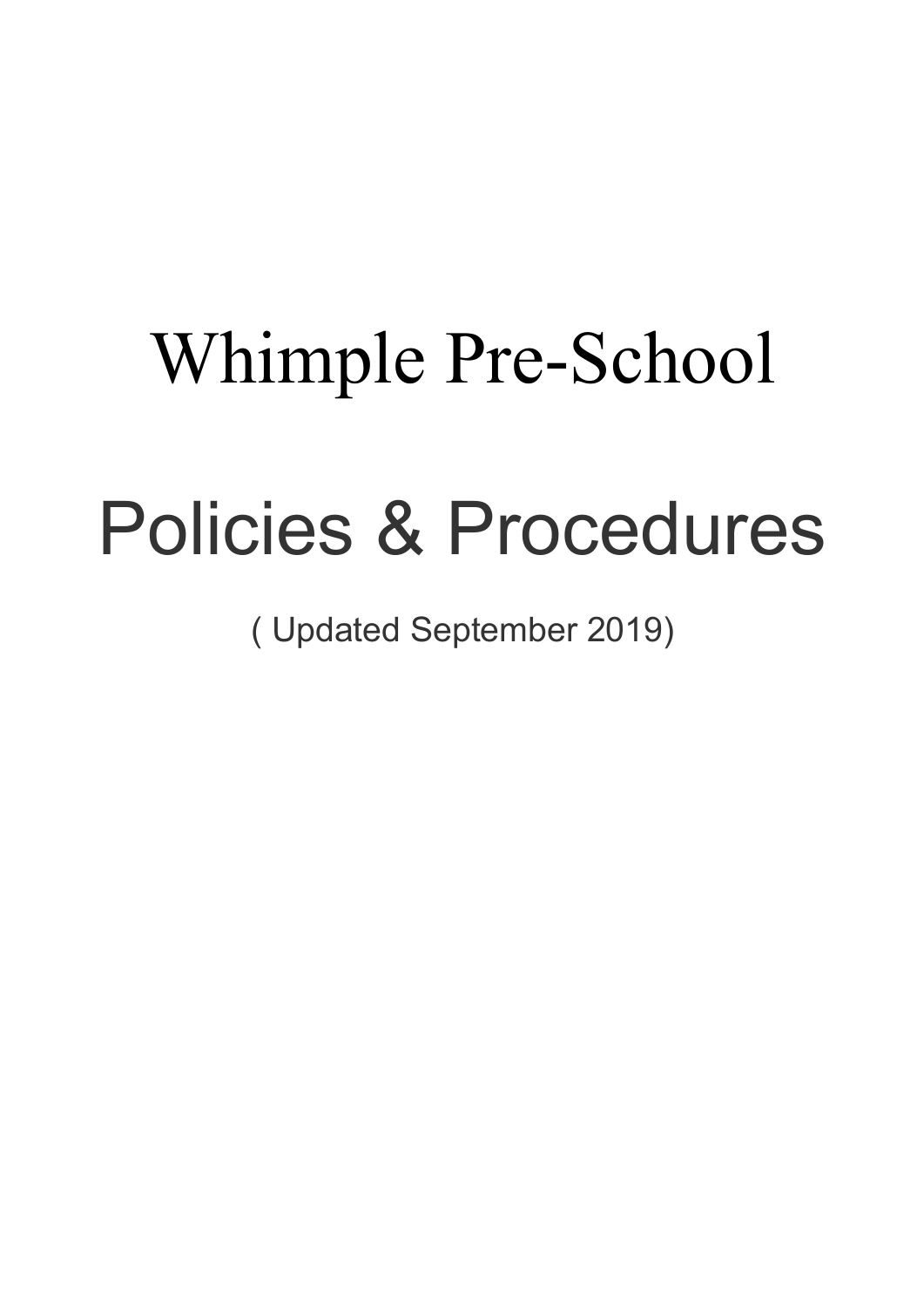#### **Contents**

#### **1.0 Child Protection**

1.1 Childrens rights and entitlements

1.2 Safeguarding Children and Child Protection 1.3 Looked After Children

1.4 Uncollected Child

1.5 Missing Child

1.6 Online Safety, mobile phones and cameras 1.7 Whistle Blowing

#### **2.0 Suitable people**

2.1 Employment

2.2 Student Placements

**3.0 Staff Qualifications, Training, Support and Skills** 3.1 Induction of Employees and Volunteers

3.2 First Aid

### **4.0 Key Person**

4.1 The Role of the Key Person and Settling In

### **5.0 Staff:Child Ratios**

5.1 Staffing (group provision)

## **6.0 Health**

6.1 Administering Medicines

6.2 Managing Children who are Sick, Infectious or with Allergies 6.3 Recording and Reporting of Accidents and Incidents 6.4 Nappy Changing

6.5 Toileting and Intimate Care

6.5 Food and Drink

6.7 Food Hygiene

### **7.0 Managing Behaviour**

7.1 Promoting Positive Behaviour

#### **8.0 Safety and suitability of premises, environment and equipment** 8.1 Health and Safety General Standards

8.2 Maintaining Childrens Safety and Security on Premises 8.3 Supervision of Children on Outings and Visits 8.4 Risk Assessment

8.5 Fire Safety and Emergency Evacuation

8.6 Animals in the Setting

8.7 No Smoking

8.8 Health and Safety Risk Assessment Template 8.9 Fire Safety Risk Assessment Template

# **9.0 Equal Opportunities**

9.1 Valuing Diversity and Promoting Equality 9.2 Supporting Children with Special Educational Needs 9.3 Promoting British Values